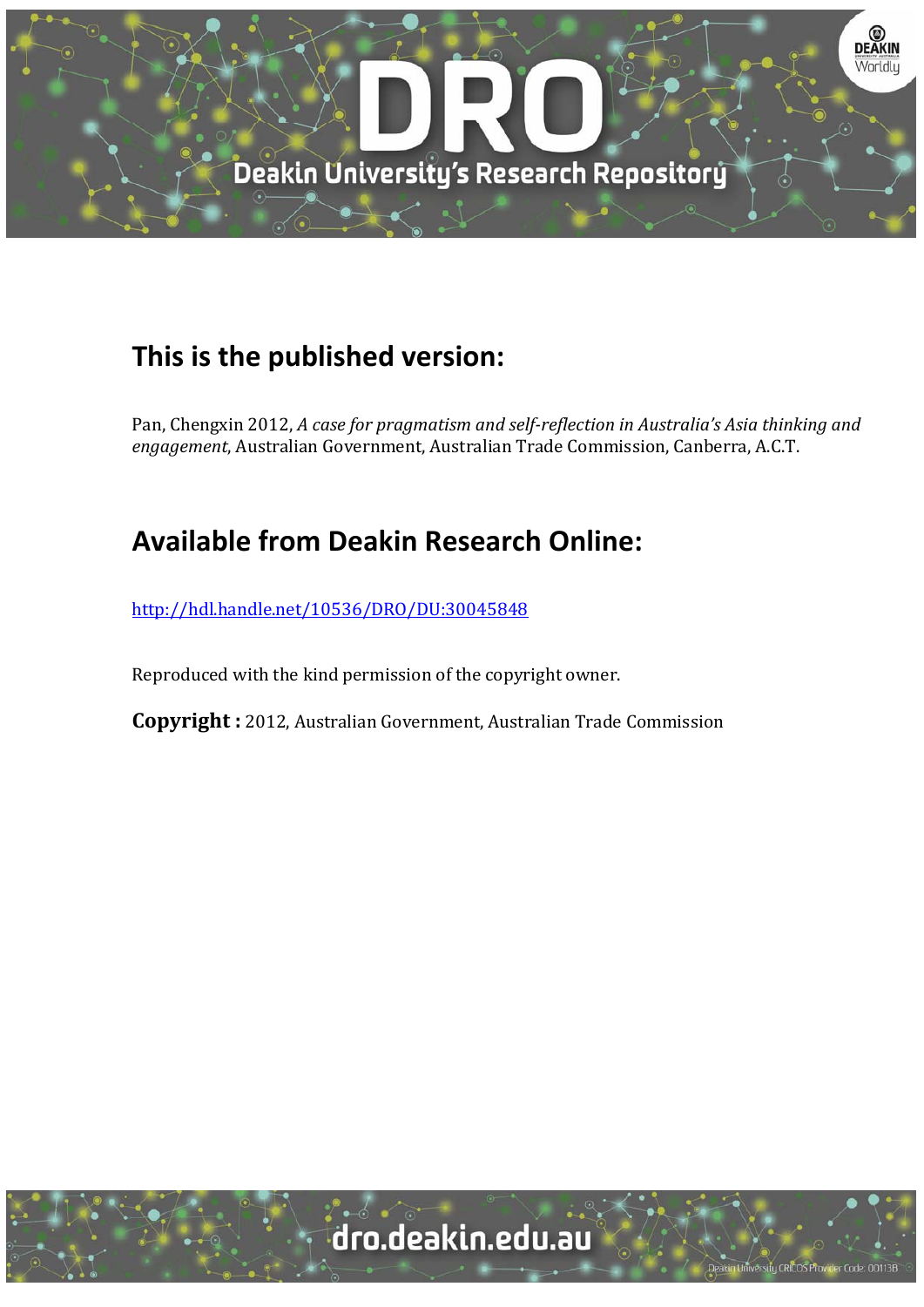### **A Case for Pragmatism and Self-reflection in**

#### **Australia's Asia Thinking and Engagement**

*A Submission to the Australia in the Asian Century White Paper*

March 2012

Dr Chengxin Pan

A better understanding of Asia no doubt entails bringing together experts and scholars, funding more Asia-related research, encouraging more Australians to learn Asian cultures and languages, and promoting dialogue and exchange with our Asian neighbours. This is all well and good, but it is not enough. A better understanding of Asia should also involve critically and pragmatically reflecting upon and adjusting Australia's own mentality and fundamental attitudes towards both the region and itself.

It is often said that we do not see things as they are; we see things *as we are*. In other words, if we do not reflect on what we are, however differently and innovatively we might try to see things, we may end up with very familiar themes time and again. The often-repeated terms 'challenge' and 'opportunity' come to mind here. Such themes, while no doubt capturing some truth about Asia's implications for Australia, are of limited value in guiding us through the 'Asian century'.

This is because terms such as these are dogmatic, or at least they stem from some dogmatic ways in which we look at ourselves. In fact, these two themes bear the hallmark of ethnocentrism: they reflect the 'what's in it for us?' mentality. But it is worth asking: What is 'us'?

The answer is very much taken for granted – so much so that the question itself is not often asked. But in time of profound transformation around us, a pragmatic nation needs to ask such questions and ponder whether who we think we are is wrong, too static, or too narrow. For example, if deep in our sense of national identity is still a White Australia fundamentally different from Asia, we would continue to view our region with a sense of fear and trepidation, no matter how much the region has evolved and how deep our engagement is. If Asia is no longer the Yellow Peril, then it becomes the challenge of the Asian century. Different terms, to be sure, but the underlying emotion and attitude remains.

Even when we manage to temporarily overcome this Asia anxiety, we then may overemphasise the Asian opportunity for *us*. Such a view is again ethnocentric, not pragmatic. An ethnocentric reading of the Asian opportunity is likely to conceive Asia in narrow, expedient, and non-reciprocal terms, which does not serve as a solid foundation for sustained mutual engagement. One example is that Australian mining companies are too happy, for example, to jack up iron ore prices in their China sales, without realising that the inflationary effect can